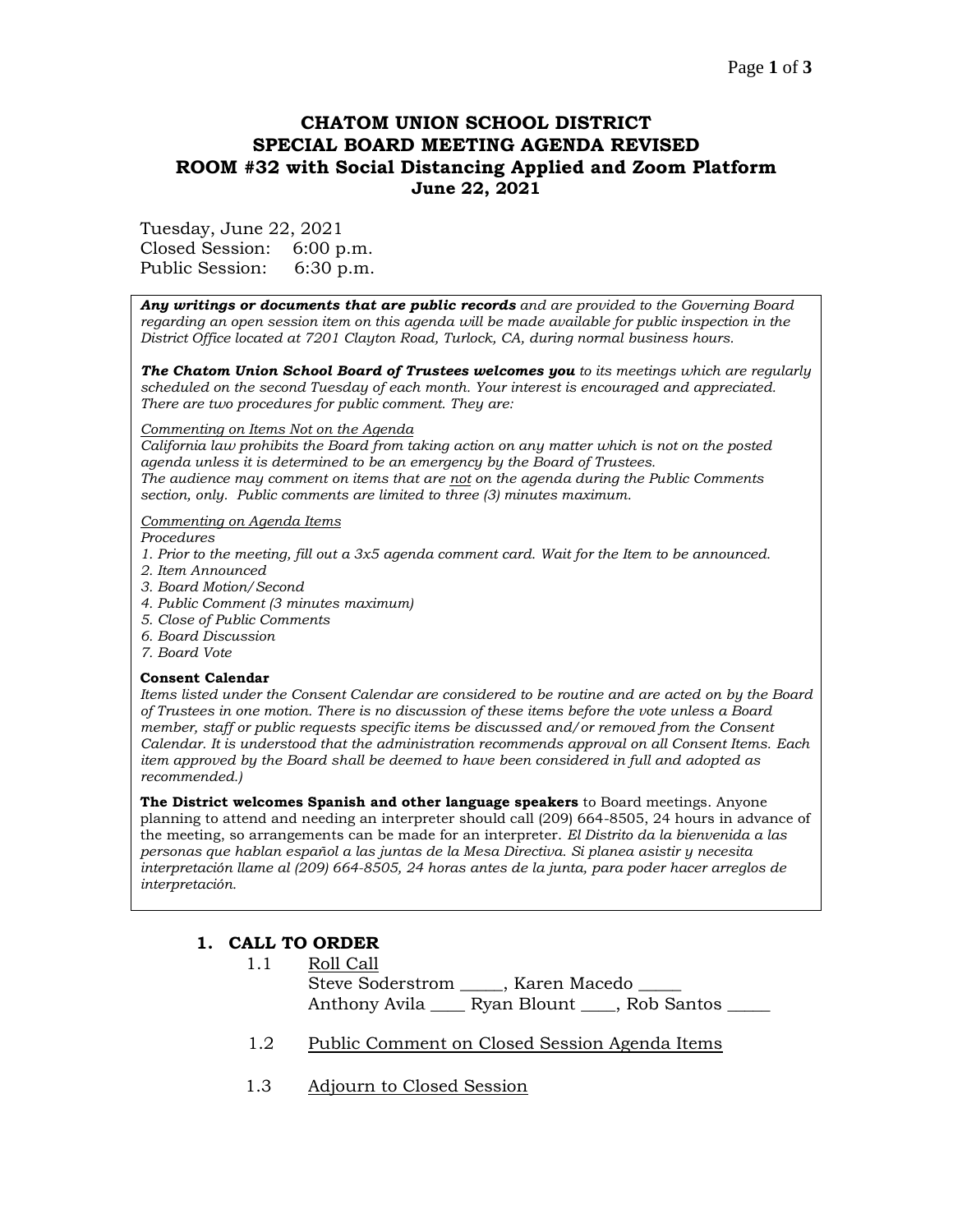## **2. CLOSED SESSION**

*Disclosure of Items Discussed in Closed Session (Gov. Code 54947.7)*

- 2.1 Public Employee Appointment
	- 2.1.1 2.5 hr. Paraeducator
	- 2.1.2 3.5 hr. C.A.R.E. Paraeducator
	- 2.1.3 .75 hr. Yard/Cafeteria Supervisor (11:30-12:15 p.m.)
	- 2.1.4 1.5 hr. Yard/Cafeteria Supervisor (11:00-12:30 p.m.)
	- 2.1.5 1 hr. Yard/Cafeteria Supervisor (7:10-8:10 a.m.)
	- 2.1.6 Food Service Worker II
	- 2.1.7 5.75 hr. Bilingual Paraeducator
	- 2.1.8 2.5 hr. Paraeducator
- 2.2 Public Employees Discipline/Dismissal/Release/Non- reelection/Leaves of Absence/Resignation/Retirements And Resolution Regarding Reduction or Discontinuance of Source (Gov. Code 44949 (e) and Gov. Code 44955)
- 2.3 Adjournment Back to Public Session

## **3. OPEN SESSION: CALL TO ORDER**

- 3.1 Roll Call Steve Soderstrom \_\_\_\_, Karen Macedo \_\_\_\_ Anthony Avila \_\_\_\_ Ryan Blount \_\_\_, Rob Santos \_\_\_\_
- 3.2 Flag Salute
- 3.3 Report from Closed Session
- 3.4 Approval of Agenda

### **4. CONSENT CALENDAR**

- 4.1 Board Minutes
- 4.2 Fiscal Services Warrants/Payroll
- 4.3 Consider Renewal of Follett School Solutions, Inc. Contract
- 4.4 Consider Renewal of California School Boards Association (CSBA) GAMUT Online Contract and CSBA Membership
- 4.5 Declaration of Obsolete Items

### **5. PUBLIC COMMENT/RECOGNITION/COMMUNICATION**

### **6. INFORMATION**